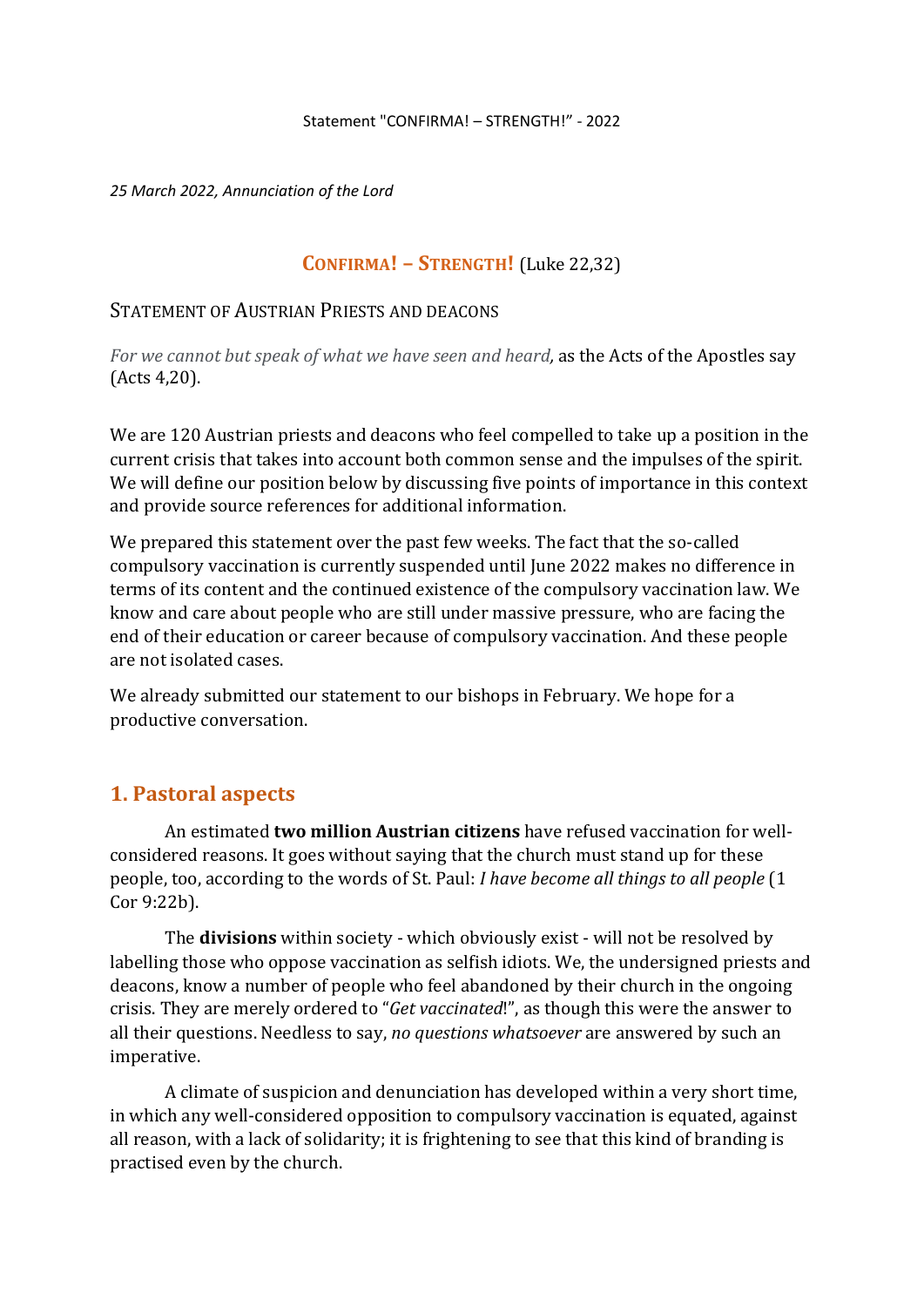In addition, the church is pushing for vaccinations throughout Austria. The fact that the Covid vaccines often have serious side effects is consistently ignored in the vaccination appeals. A search on the Internet, using the keyword "**vaccination side**  effects", will reveal official sources that provide quite eye-opening information.<sup>i</sup>

This begs the question: does the church consider itself responsible also for the frightening number of cases of vaccine damage and death? We all know people **who are leaving the church** and who, when asked *why*, cite the church's corona policy as the reason for their decision to leave.

And finally: Thousands of livelihoods have already been destroyed by the disproportionate measures taken by the government. People (families, small, mediumsized as well as some large companies, employees, students, etc.) are facing **existential ruin**. There is also psychological pressure and bullying. All of this is part of the effort to force people to take the vaccines, with threats of losing their jobs or their education; the vexatious 3G regulations add a tremendous amount of pressure, rendering it almost impossible for people to live normal lives. For many, it is literally a question of **survival**. We should also remember the precarious situation of older people in nursing and retirement homes who are exposed to unreasonable **restrictions on visits**, the increased **suicide rate** and the increase in **psychiatric illnesses** confirmed by doctors, especially among children and adolescents. Then there are the cracks that cut across family ties and friendships.

The Church cannot remain silent in the face of this. It must be unequivocally on the side of the oppressed and the needy. The words of the Lord are perfectly clear: *Inasmuch as ye have done it unto one of the least of these* my *brethren,...* (Mt 25:40).

### **2. Ethics**

It is obvious from the well-founded analyses of the *Lozier Institute ii* that all vaccines that are currently (or were) used in Austria are linked to **abortion** - they either contain fetal cell lines or were subjected to laboratory tests using fetal cell lines. In *Gaudium et Spes 51*, the Second Vatican Council called abortion a "despicable crime".

To counter the argument that persons using the vaccine may soothe their conscience by telling themselves that they are only participating in a remote involvement, we would like to point out that the pro-life movement, in line with St. John Paul II, has repeatedly emphasised that "anyone using these vaccines is benefiting from, and at least implicitly supporting, a structure of evil. The continued development of such cell lines and all other - and increasingly common - uses of human fetal tissue to date are proving him right."iii

#### **3. Moral aspects**

In its Note on the Morality of the Use of some Vaccinations against Covid-19iv, the Vatican Congregation for the Doctrine of the Faith mentions two prerequisites that are necessary for a moral justification of the use of a vaccine obtained in this way: on the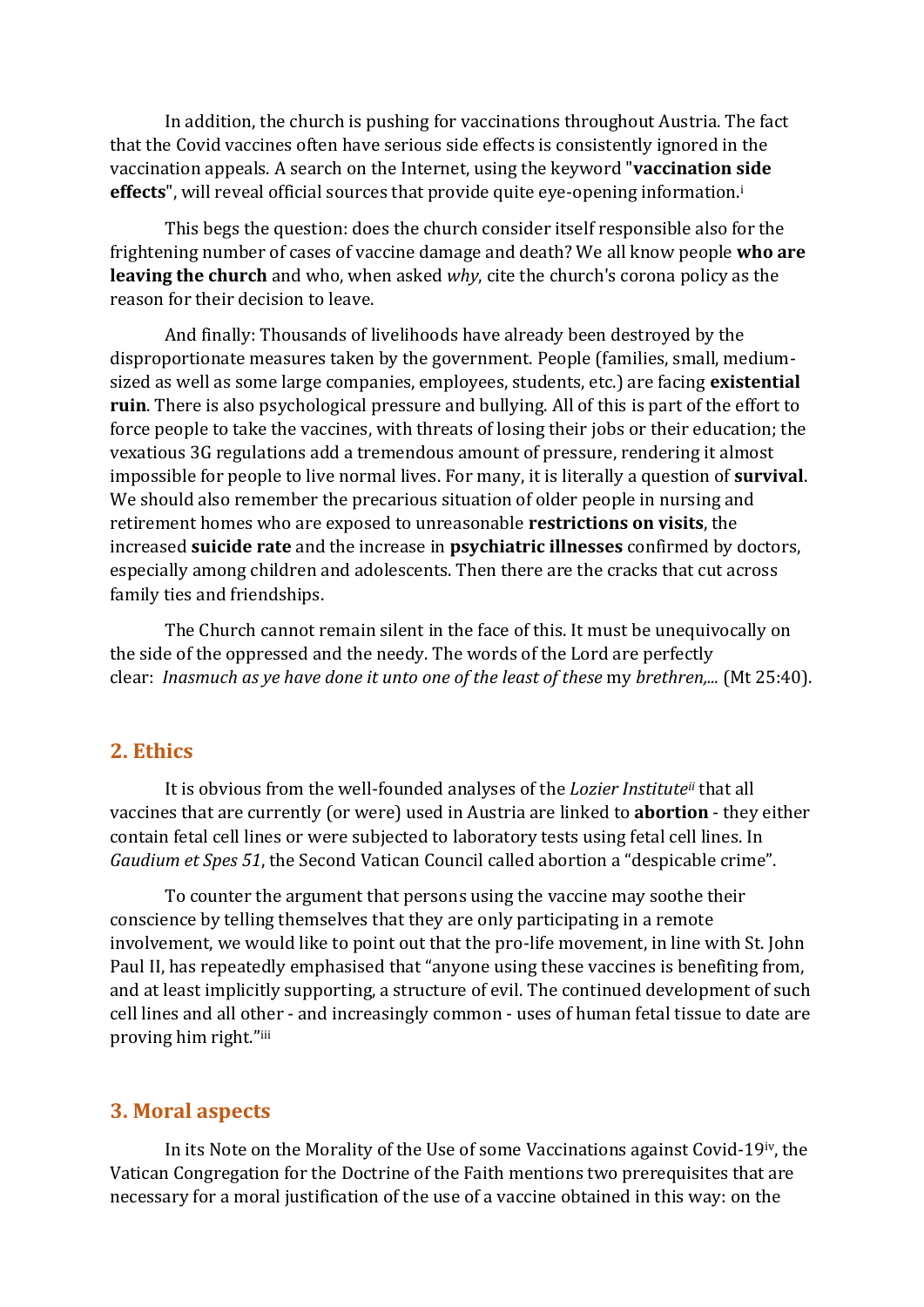one hand (1) there must be a serious threat, on the other (2) there must be good reason to assume that the mRNA vaccines in question would significantly **reduce** this threat.

As of March 2022, can these premises, established in December 2020, be regarded as having been fulfilled by the vaccination campaigns?

Ad (1) The dreaded "serious threat" has not materialised - for which we thank the Lord. There is now a sizable number of medical experts who have analysed the incidence of disease caused by the SARS-CoV-2 virus, but have not identified any epidemic danger. On the contrary: it appears that an increase in the **vaccination rate** also increases the risk of infection. v

Ad (2) In view of the plethora of available data, it is now an undisputed fact that the mRNA vaccines are *not a suitable means* for containing the serious pathogen, as demanded/desired by the Congregation for the Doctrine of the Faith. They do not prevent infection or transmission of the virus, and the vaccine manufacturers have never even claimed that they would do so. The only benefit of vaccination, consumers are told, is the likelihood of mitigating the severity of an infection, which is now being disputed by a growing number of hospital staff, since the intensive care units are increasingly treating severe cases among the fully vaccinated.<sup>vi</sup>

And finally: even if the vaccines used were ethically justifiable, the individual's **reservation of conscience** should be respected and not overridden. The reservation of conscience is one of the non-negotiable values. Blessed Franz Jägerstätter is a striking role model in this regard.

# **4. Medical aspects**

 mRNA injections ("COVID-19 vaccines") are **gene therapy** measures; long-term studies concerning these substances are not available. The vaccines have only been declared "**conditionally approved**". The evidence of the problems caused by, and the short-term effectiveness of, these vaccines is now so overwhelming as to make the threatened so-called **compulsory vaccination** appear in a thoroughly questionable, not to say disastrous light. We would like, at this point, to cite two sources:

(a) For the vast majority of people (99.8% worldwide), SARS-CoV-2 is not a fatal disease. It typically causes mild to moderate symptoms. This means that the overwhelming majority of people are not at risk from COVID-19 and do not need to be vaccinated. Hundreds of medical professionals have already affirmed that about 99% of people are already protected against COVID-19 thanks to memory-type **antibody responses** and that most people now have immunity from exposure to the SARS-CoV-2 virus, so that this population would not derive any benefit at all from vaccination.<sup>vii</sup>

(b) In the statement of the *Austrian Federal Ministry of Health* of 18 February 2022, issued in reply to a **request from the Austrian Constitutional Court**, it is now stated, among other things, that children and young people were never at risk, that one third of hospital patients listed as "corona patients" had not been hospitalised for the corona symptoms, but for other, unrelated health problems, and that the average age of people who died from the corona virus was 82.8 years.viii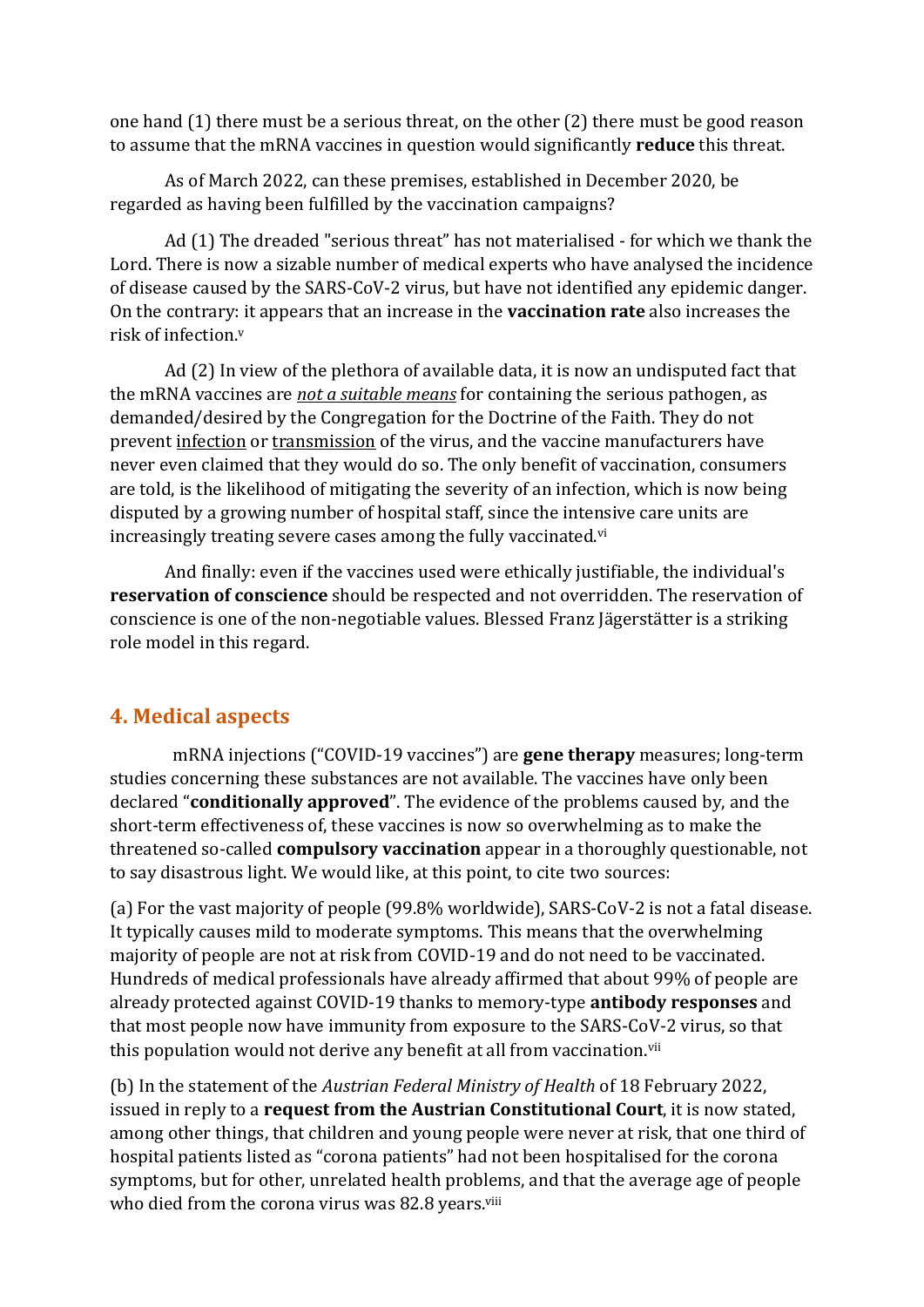In addition, official **databases** are now beginning to show the full extent of the disastrous side effects of these vaccines; it is important to remember, in this context, that only a negligibly small number of the actual side effects are even reported - a fact that has also been emphasised by the ORF (the Austrian national public service broadcaster). ix

We hereby provide just one example: as of 17 January 2022, the European database of reported suspected adverse drug reaction reports (EudraVigilance database) listed the following side effects recorded since the start of the vaccination campaign (with the growth rate since 10 January 2022 given in brackets):

| Total: | $-5$ 1,387,759 cases (+33,259) $-5$ 21,251 deaths (+279) $-5$ 397,681 serious<br>side effects reported $(+11,281)$ |
|--------|--------------------------------------------------------------------------------------------------------------------|
|        | Children: -> 20,410 cases $(+605)$ -> 109 deaths $(+6)$ -> 8,236 serious side effects<br>reported $(+276)^x$       |

We would also like to refer anyone claiming that there are no or only insufficient scientific studies on the fatal vaccination side effects of the COVID vaccine to the more than  $1,000$  studies already conducted on the subject. $x_i$ 

Is it not strange that since the beginning of the Covid crisis, critical expert voices have been systematically suppressed, disqualified, ridiculed, censored or immediately branded with the defamatory label "Covidiot" and that alternative treatment methods tried out by doctors were kept secret or - all too often - discredited by the media? And aren't the available data on the catastrophic side effects of the vaccines an unmistakable call for reflection and course correction?

# **5. Legal aspects**

We want to touch on this aspect only briefly. A number of lawyers, both in Austria and in Germany, have pointed out that the so-called compulsory vaccination is **unconstitutional** because it violates human dignity and the fundamental right to life and physical integrity. It also disproportionately interferes with the fundamental right to religious liberty and freedom of conscience and constitutes a massive violation of the right of parents to educate their children as they see fit.<sup>xii</sup>

# **Conclusions**

In view of the above, we want to state, clearly and unmistakeably, that we are shepherds of the *whole* flock. The Catholic Church has the fundamental task of not only respecting the freedom of conscience of the individual, but of defending it, because "conscience is the most secret core and sanctuary of a man. There he is alone with God, whose voice echoes in his depths" (*Gaudium et spes 16*).

In its Note quoted above, the Congregation for the Doctrine of the Faith affirms the pre-eminence of conscience: "At the same time, it is obvious to practical reason that,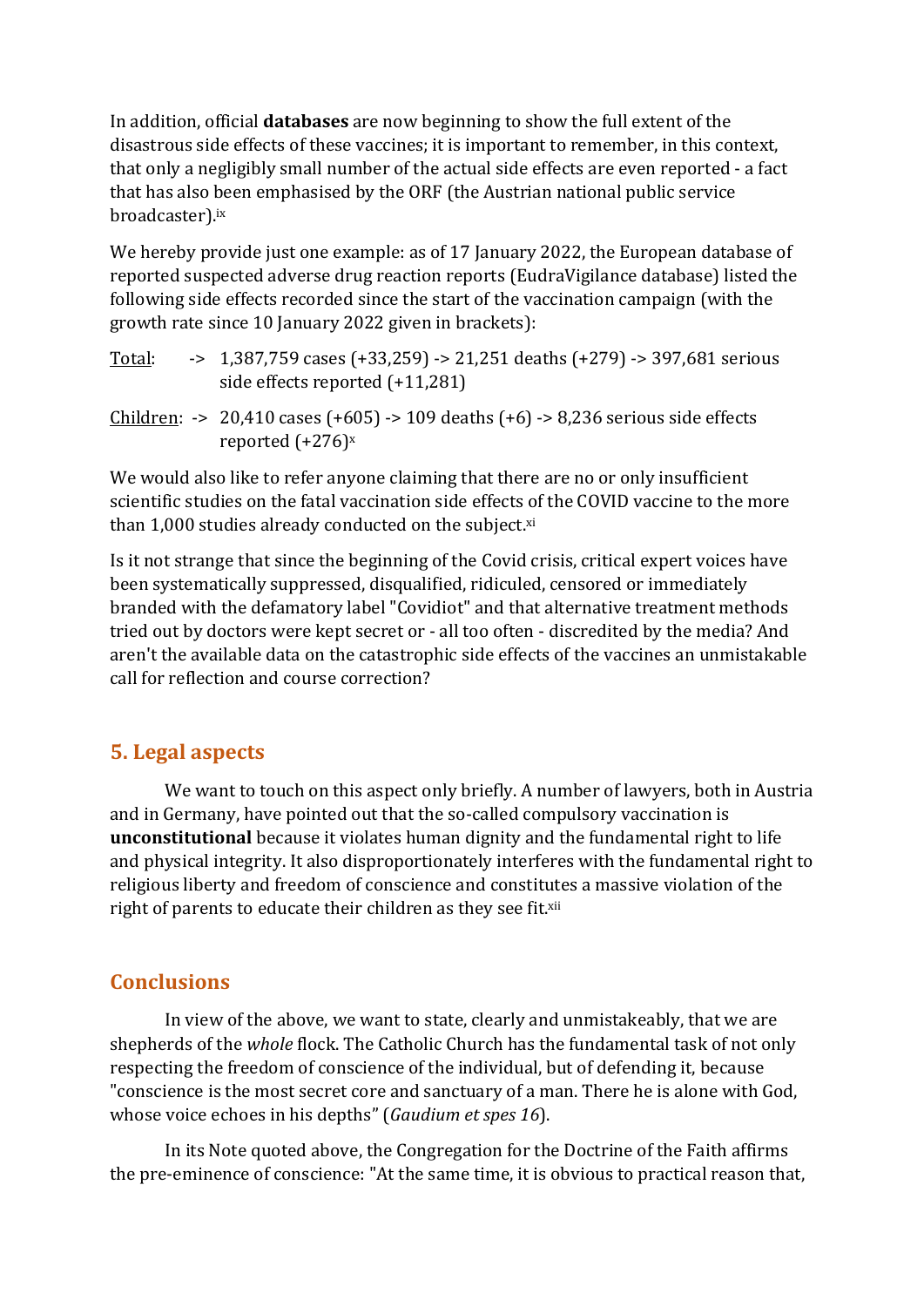as a rule, **vaccination is not a moral obligation** and that it must therefore be voluntary" (no. 5).

And the text goes on to say that one may very well "reject, for reasons of conscience, vaccines that have been produced from cell lines derived from aborted fetuses".

We therefore oppose the illegal compulsory vaccination, with the aim of protecting the faithful entrusted to our care from encroachments by the state.

The language we use should be clear and unequivocal. The Covid crisis has pointed up, once again, how language is constantly used as a means of manipulation. For anyone not in denial as to the available sources of information, which deprive this measure of any justification, the so-called vaccination requirement is de facto a compulsory vaccination - so let us refer to it by its correct designation.

There is one last point we would like to make: we must not allow Austrian society to remain divided or continue to be divided. As pastors and spiritual directors, we must fight for unity in truth. Christ as the Saviour of all must shine forth. We take to heart the word of the Lord when He admonished Peter: *And when thou art converted, strengthen thy brethren*! (Luke 22:32)

*Convert and strengthen*: where we have been silent for too long, we ask for forgiveness. We want to fulfill our task of strengthening our brothers and sisters by issuing this statement.

We entrust all of us to Our Lady, the *virgo potens*, the *mighty Virgin*, as invoked in the Litany of Loreto, to help us pave the way for the truth with courage.

Praised be Jesus Christ!

## **Signatures**

The names of all priests and deacons who signed this letter are on file at the offices of **notary Mag. Luger Roland, Pfarrg. 27, 4240 Freistadt**

See also the specification by Prof. Dr. med. Paul Cullen, Ibid.: "The **HEK-293 cell line**, which is mainly used in the COVID-19 vaccines, is often claimed to be the result of a miscarriage, rather than an abortion. However, no cell line can be grown from such tissue. In fact, tissue that is intended for the development of a cell line must be 'fresh' (according to the technical term) and either processed immediately or cooled.

<sup>i</sup> Concerning this point, see section 4., *Medical aspects.*

ii https://lozierinstitute.org/update-covid-19-vaccine-candidates-and-abortion-derived-celllines/ (accessed 02/22/2022).

iii [https://aerzte-fuer-das-leben.de/fachinformationen/s](https://aerzte-fuer-das-leben.de/fachinformationen/)chwangerschaftsabbruchabsorption/vaccines-and-abortion/15-12-21-covid-19-vaccines-and-fetal-cells/ (accessed 2022-02-22).